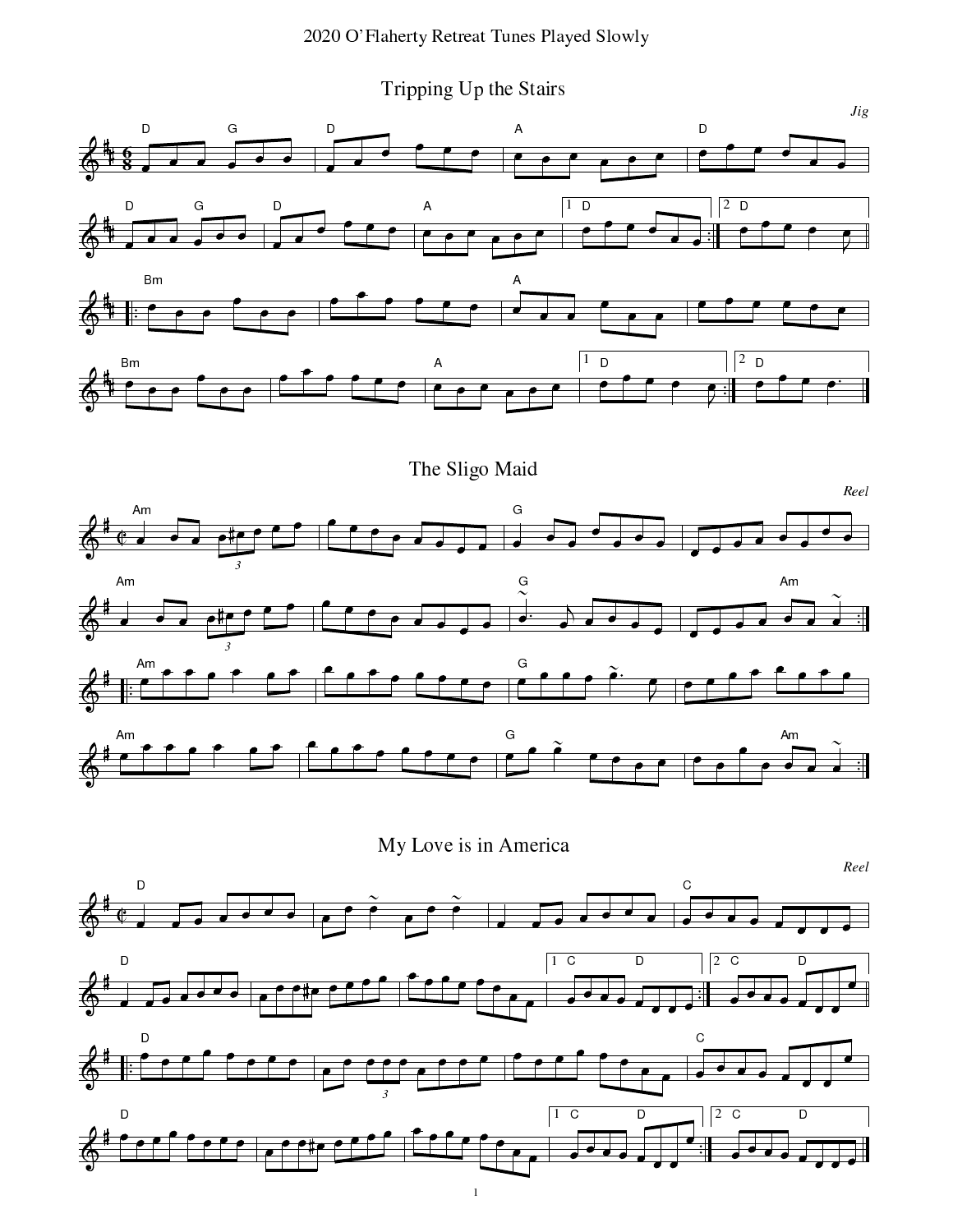#### --- 
--- - ! "-#\$

&3 4T`aE-78]cbXdaG . e <sup>4</sup>

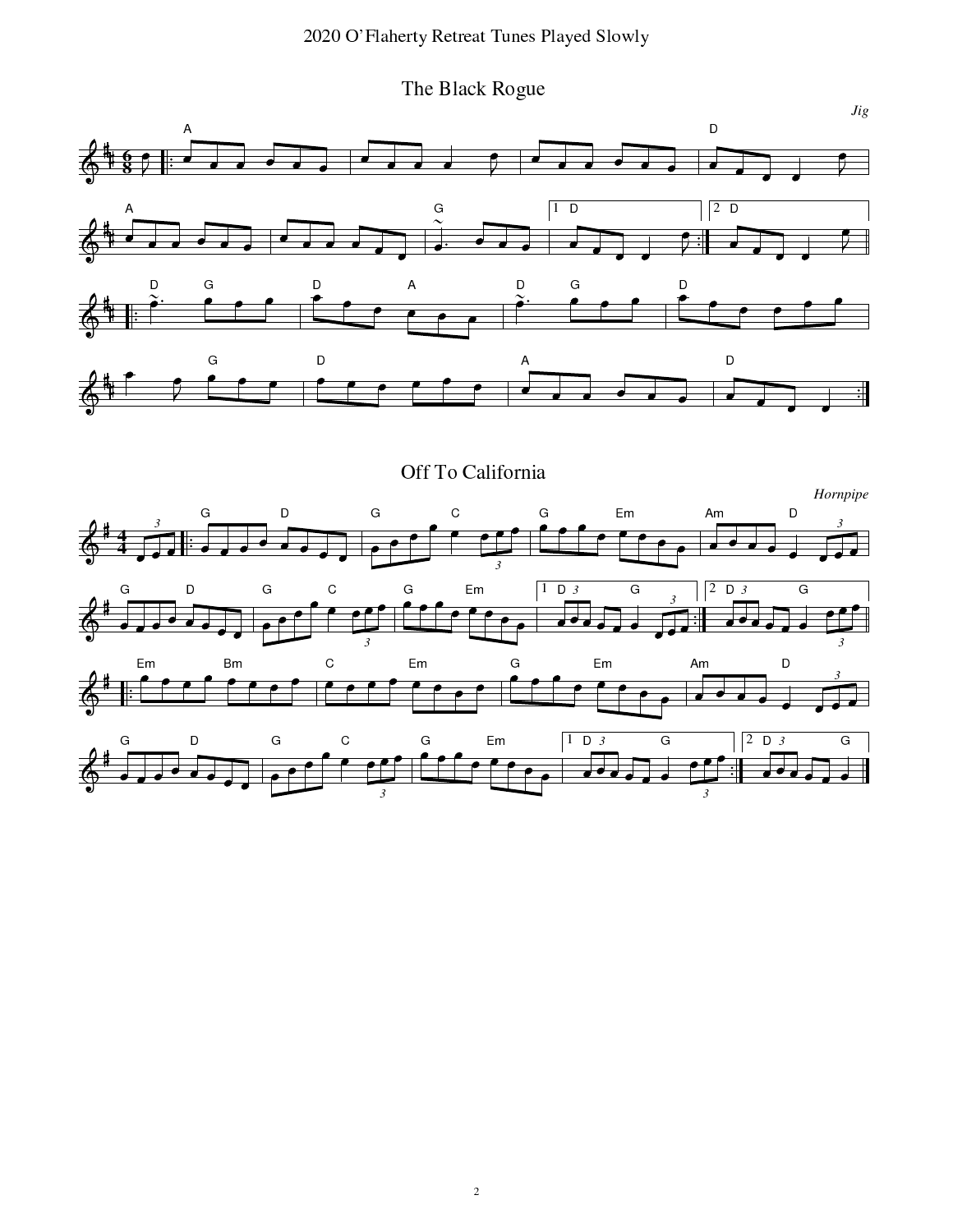Dick Gossip's



The Coach Road to Sligo



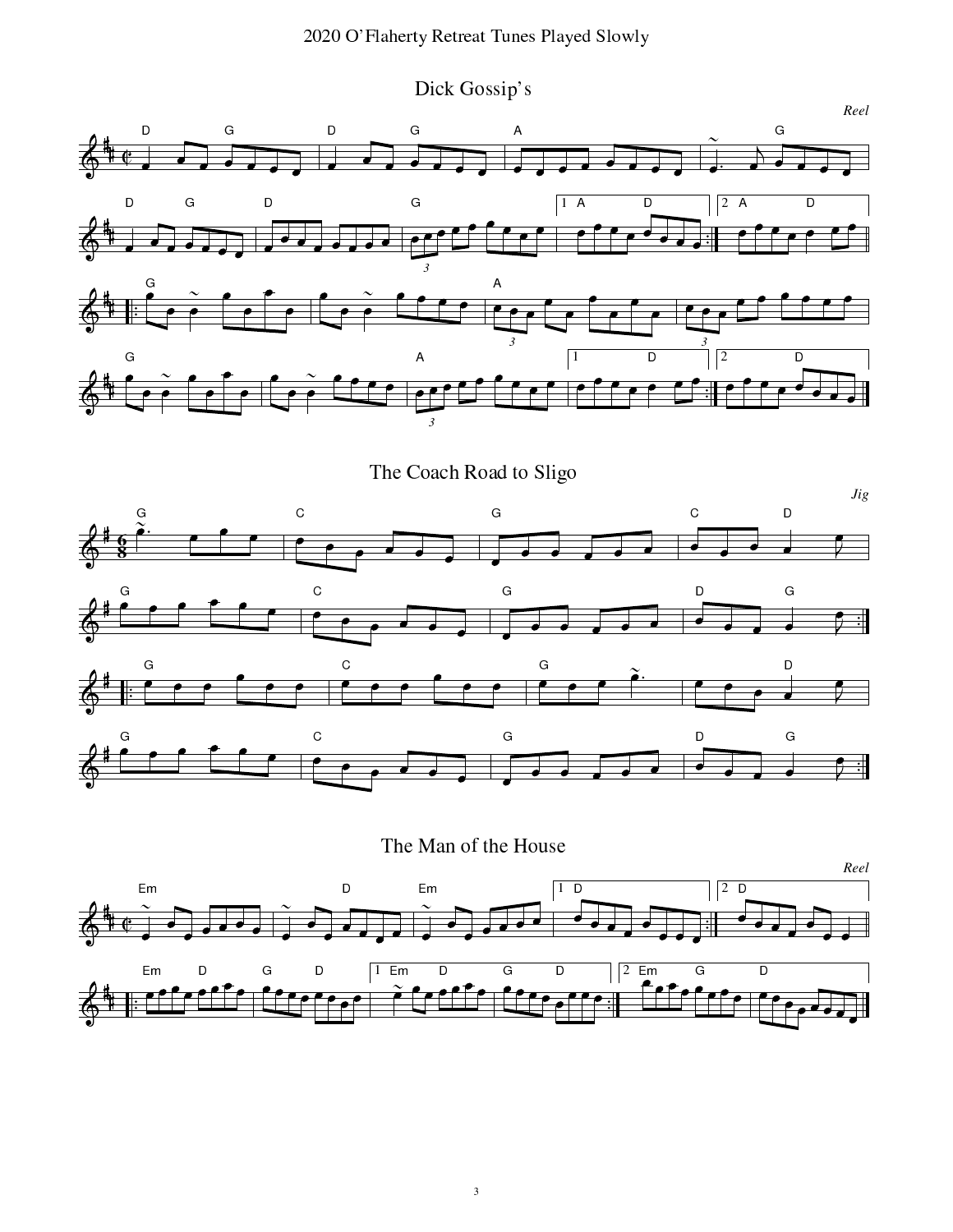The Trip to Athlone





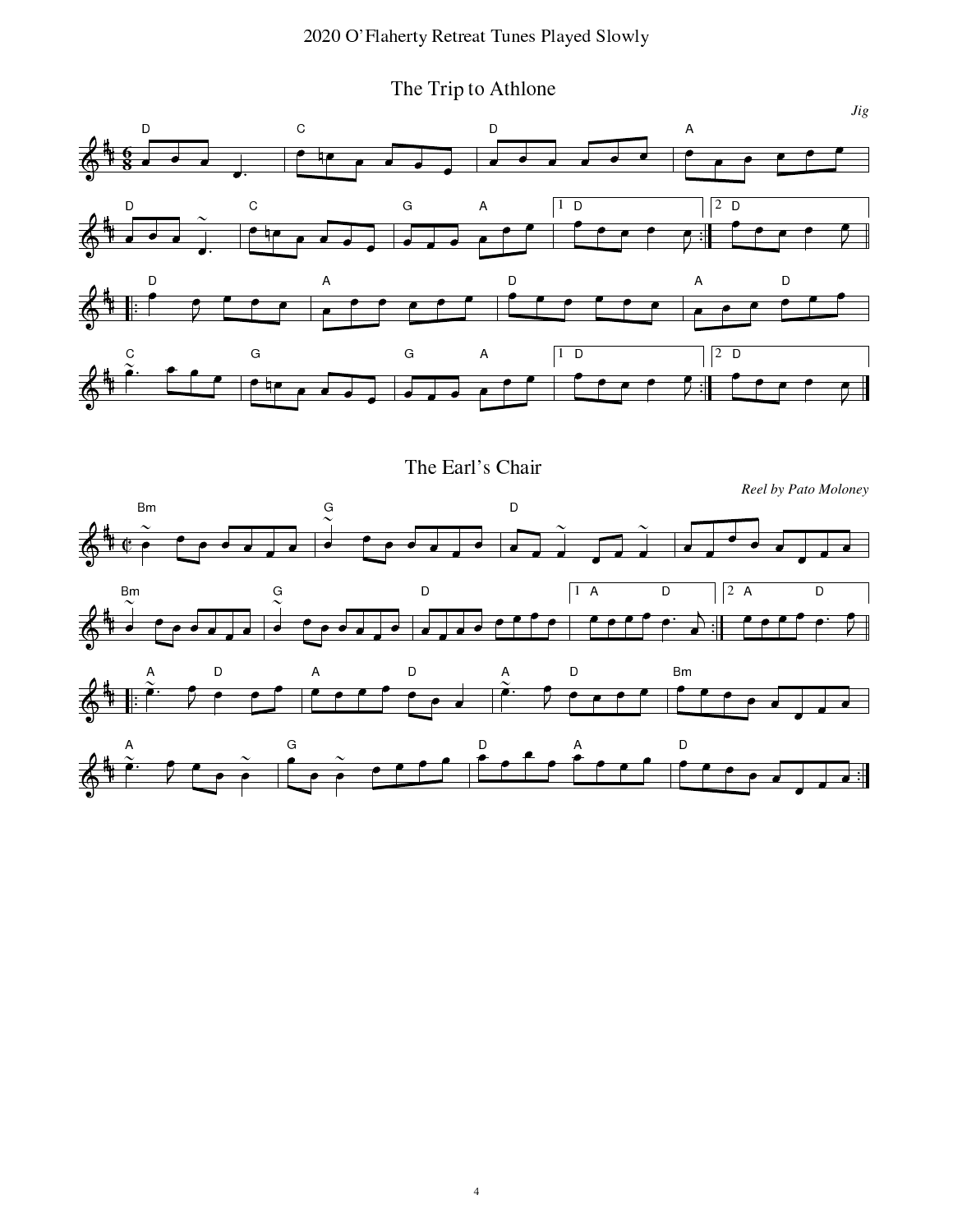#### --- 
--- - ! "-#\$

HI(x9n9vHI]cRh48G JVo\9



The Maid Behind The Bar

![](_page_4_Figure_4.jpeg)